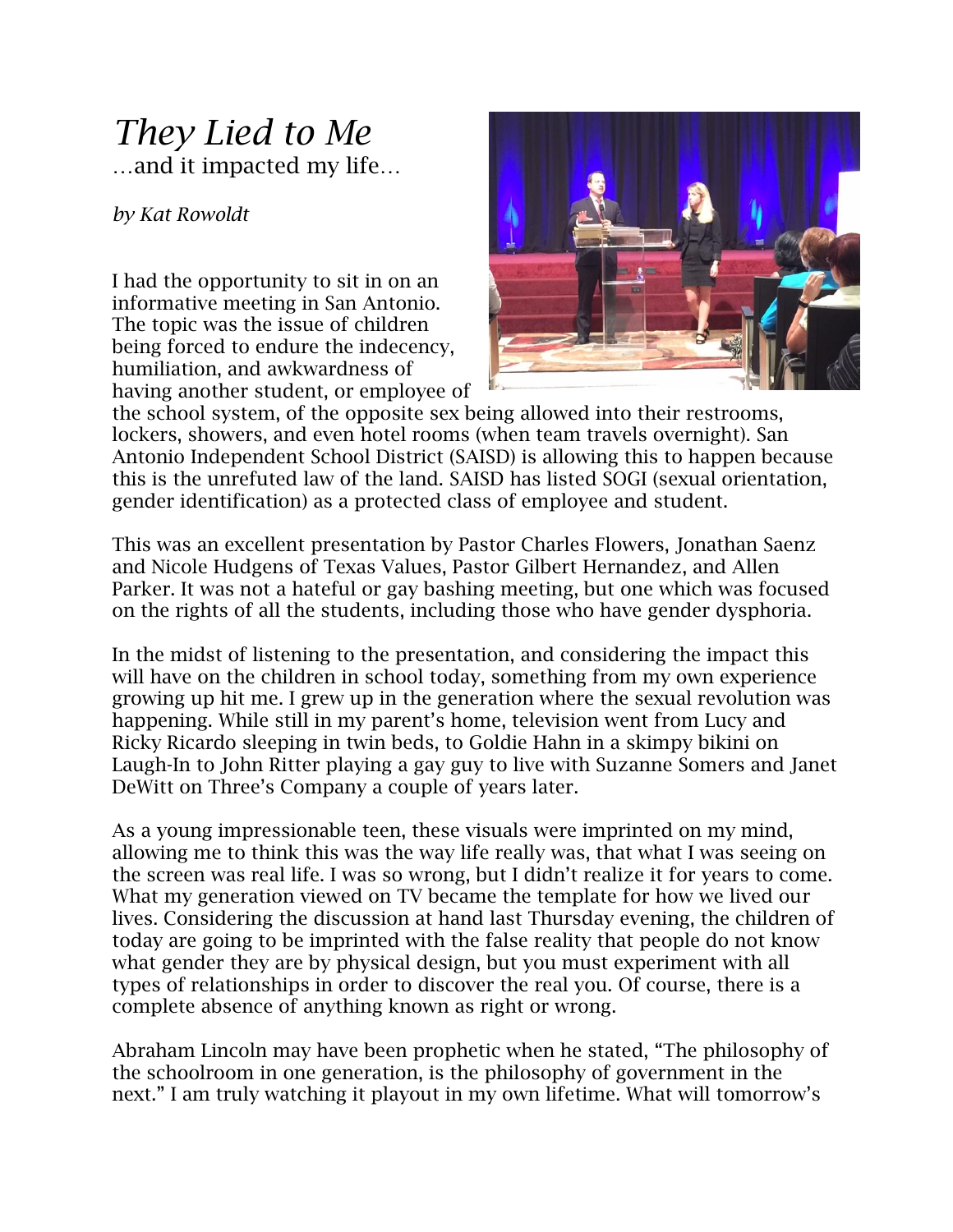government and society be if today's classroom is sexually confused and all sense of decency is removed?

There were some very serious issues discussed regarding the implications of SOGI laws in the San Antonio ISD. The consensus of the group was this agenda item was carefully hidden from the public in its wording so it did not properly give notice of the topic to be discussed with the public. They stressed how very important it is to show up to the school board meetings, that government belongs to those who show up!

Questions they presented to the group were:

- Will SAISD withhold information on students declaring themselves under SOGI protection?
- How will they handle transgender?
- Will they address students by another name?

Those questions sound simply crazy, but they are today's reality. If a student alerts the school to his preferred sexual orientation, the administration has a duty to protect/keep that information, even from his parents. If a student tells the school he would rather be called Sue, and not Bill, the administration will list the student as Sue for school purposes, but refer to him to his parents as Bill, basically keeping the parents in the dark.

Keep in mind, only 4% of our population identifies as LGBTQIA. 96% of our population is heterosexual. What a very slippery slope we find ourselves on today. Fingers were strongly pointed at Texas Speaker of the House, Joe Straus, and Rep. Byron Cook for failing to protect our children during the Special Session which just concluded last month at the State Capitol. Governor Abbott had identified the "Bathroom Bill," as it is commonly called, as one of his 20 issues he wanted to have addressed during the special session. Cook held it hostage so it never made it to the House floor for debate. Straus, when called on the carpet about it by Rep. Jonathan Stickland, said he would not help in the matter.

So where does your school district stand on this matter? What guidance, instruction is in their school district manuals? Do their policies reflect your family's standards?

I just discovered our granddaughter who enrolled at Howard College was instructed gender pronouns had to be used properly: he, she or ze'. Seriously? This issue needs further investigation and a whole lot of sunlight. I do believe it may be time for us parents and grandparents to have a say in what is happening. It always begins at home.